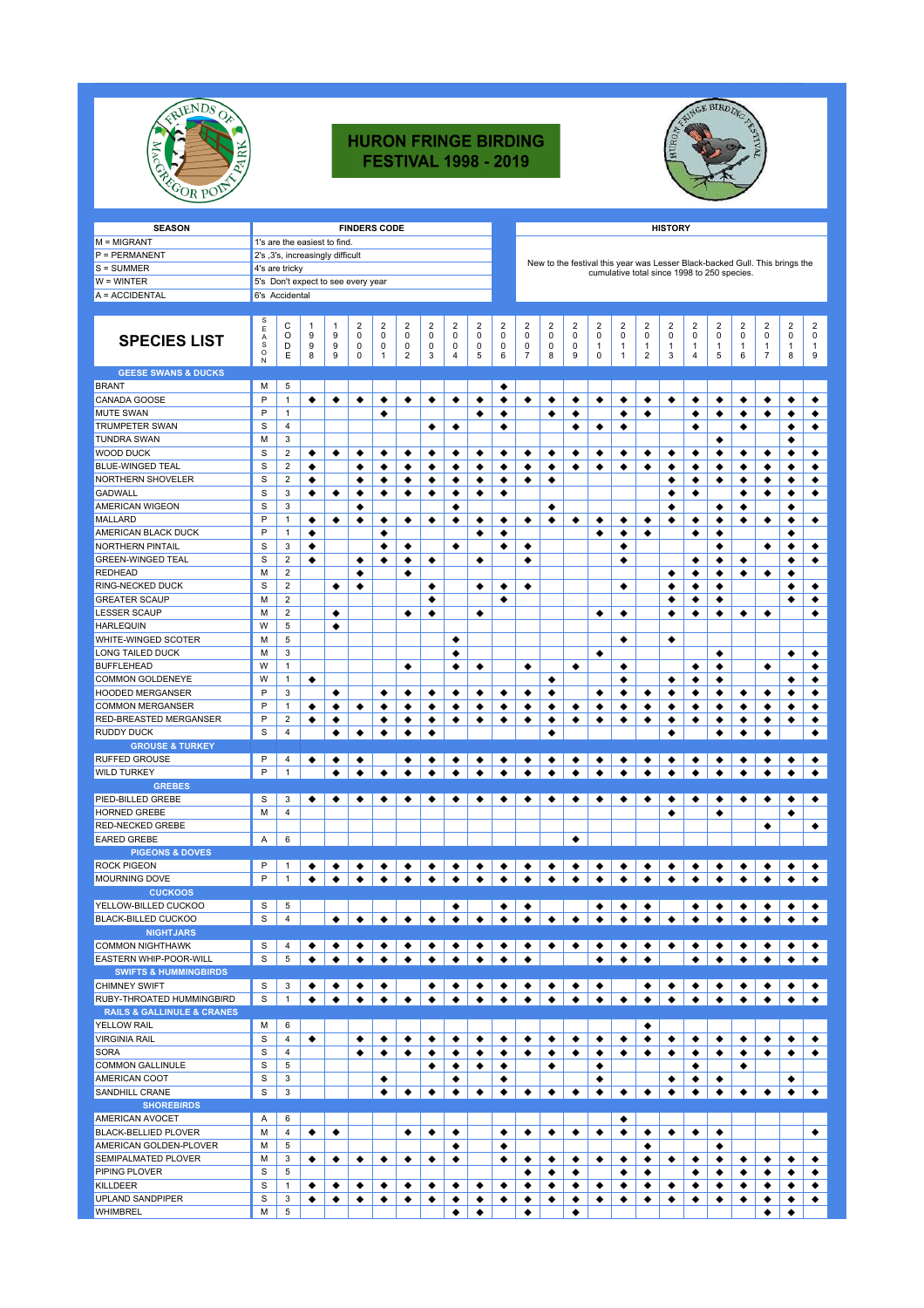| <b>MARBLED GODWIT</b>                               | A      | 6                       |           |        |           |        |        |                                   |        |        | ٠      |        |        |        |        |        |        |        |        |        |        |                                   |
|-----------------------------------------------------|--------|-------------------------|-----------|--------|-----------|--------|--------|-----------------------------------|--------|--------|--------|--------|--------|--------|--------|--------|--------|--------|--------|--------|--------|-----------------------------------|
| <b>RUDDY TURNSTONE</b>                              | M      | 4                       | ٠         |        | ٠         |        |        | ٠                                 | ٠      |        |        | ٠      | ٠      | ٠      | ٠      | ٠      |        | ٠      | ٠      | ٠      |        |                                   |
|                                                     |        |                         |           |        |           |        |        |                                   |        |        |        |        |        |        |        |        |        |        |        |        |        |                                   |
| SANDERLING                                          | M      | 3                       |           |        |           |        |        |                                   |        |        |        |        | ٠      | ٠      |        |        |        |        |        |        | ٠      |                                   |
| <b>DUNLIN</b>                                       | M      | $\overline{c}$          | ٠         | ٠      | ٠         |        | ٠      | ٠                                 | ٠      | ٠      | ٠      | ٠      | ٠      | ٠      | ٠      | ٠      | ٠      | ٠      | ٠      | ٠      |        | ٠                                 |
|                                                     |        |                         |           |        |           |        |        |                                   |        |        |        |        |        |        |        |        |        |        |        |        |        |                                   |
| <b>LEAST SANDPIPER</b>                              | M      | $\overline{2}$          |           |        | ٠         |        |        |                                   |        |        | ٠      | ٠      | ٠      | ٠      | ٠      | ٠      |        | ٠      |        | ٠      |        | ٠                                 |
| WHITE-RUMPED SANDPIPER                              | M      | 5                       | ٠         |        |           |        |        |                                   |        |        | ٠      |        |        |        |        |        |        |        |        |        |        |                                   |
| PECTORAL SANDPIPER                                  | M      | 3                       |           |        |           |        |        |                                   |        |        |        |        | ٠      |        |        |        |        |        |        |        |        |                                   |
|                                                     |        |                         |           |        |           |        |        |                                   |        |        |        |        |        | ٠      |        |        |        |        |        |        |        |                                   |
| <b>SEMIPALMATED SANDPIPER</b>                       | M      | $\overline{2}$          | ٠         | ٠      | ٠         |        | ٠      | ٠                                 | ٠      | ٠      | ٠      | ٠      | ٠      | ٠      | ٠      | ٠      | ٠      | ٠      | ٠      | ٠      | ٠      | ٠                                 |
| SHORT-BILLED DOWITCHER                              | M      | 5                       |           |        |           |        |        |                                   |        |        |        |        |        |        |        |        |        |        |        | ٠      |        |                                   |
|                                                     |        |                         |           |        |           |        |        |                                   |        |        |        |        |        |        |        |        |        |        |        |        |        |                                   |
| LONG-BILLED DOWITCHER                               | Α      | 6                       |           |        |           |        |        |                                   |        |        |        |        |        |        |        |        |        | ٠      | ٠      |        |        |                                   |
| AMERICAN WOODCOCK                                   | S      | 2                       | ٠         | ٠      | ٠         | ٠      | ٠      | ٠                                 | ٠      | ٠      | ٠      | ٠      | ٠      | ٠      | ٠      | ٠      | ٠      | ٠      | ٠      | ٠      | ٠      | ٠                                 |
| <b>WILSON'S SNIPE</b>                               | S      | $\overline{2}$          |           |        |           | ٠      |        |                                   |        |        |        | ٠      |        |        |        |        | ٠      |        |        |        |        |                                   |
|                                                     |        |                         |           | ٠      | ٠         |        | ٠      | ٠                                 | ٠      | ٠      | ٠      |        | ٠      | ٠      | ٠      | ٠      |        | ٠      | ٠      | ٠      | ٠      | ٠                                 |
| <b>WILSON'S PHALAROPE</b>                           | M      | 5                       |           |        |           |        |        |                                   |        |        |        | ٠      | ٠      |        | ٠      | ٠      |        | ٠      |        |        |        |                                   |
| SPOTTED SANDPIPER                                   | S      | $\overline{2}$          | ٠         | ٠      | ٠         | ٠      | ٠      | ٠                                 | ٠      | ٠      | ٠      | ٠      | ٠      | ٠      | ٠      | ٠      | ٠      | ٠      | ٠      | ٠      | ٠      | ٠                                 |
|                                                     |        |                         |           |        |           |        |        |                                   |        |        |        |        |        |        |        |        |        |        |        |        |        |                                   |
| SOLITARY SANDPIPER                                  | M      | $\overline{4}$          |           |        |           |        | ٠      | ٠                                 | ٠      |        | ٠      | ٠      | ٠      | ٠      |        |        |        |        | ٠      | ٠      | ٠      |                                   |
| <b>GREATER YELLOWLEGS</b>                           | M      | 3                       |           |        | ٠         | ٠      |        |                                   | ٠      | ٠      | ٠      | ٠      | ٠      |        |        | ٠      | ٠      |        |        | ٠      |        |                                   |
|                                                     |        |                         |           |        |           |        |        |                                   |        |        |        |        |        |        |        |        |        |        |        |        |        |                                   |
| <b>WILLET</b>                                       | Α      | 6                       | ٠         |        |           |        | ٠      |                                   |        |        |        |        |        |        |        |        |        |        |        |        | ٠      |                                   |
| <b>LESSER YELLOWLEGS</b>                            | M      | 3                       |           | ٠      |           |        |        |                                   | ٠      | ٠      | ٠      |        | ٠      |        |        | ٠      |        |        | ٠      | ٠      |        | ٠                                 |
|                                                     |        |                         |           |        |           |        |        |                                   |        |        |        |        |        |        |        |        |        |        |        |        |        |                                   |
| <b>GULLS &amp; TERNS</b>                            |        |                         |           |        |           |        |        |                                   |        |        |        |        |        |        |        |        |        |        |        |        |        |                                   |
| <b>BONAPARTE'S GULL</b>                             | M      | 2                       | ٠         |        | ٠         |        | ٠      | ٠                                 | ٠      |        |        |        |        |        | ٠      |        | ٠      | ٠      |        |        | ٠      | ٠                                 |
| RING-BILLED GULL                                    | P      | 1                       |           |        |           |        |        |                                   |        |        |        |        |        |        |        |        |        |        |        |        |        |                                   |
|                                                     |        |                         | ٠         | ٠      | ٠         | ٠      | ٠      | ٠                                 | ٠      | ٠      | ٠      | ٠      | ٠      | ٠      | ٠      | ٠      | ٠      | ٠      | ٠      | ٠      | ٠      | ٠                                 |
| <b>HERRING GULL</b>                                 | P      | 1                       | ٠         | ٠      | ٠         | ٠      | ٠      | ٠                                 | ٠      | ٠      | ٠      | ٠      | ٠      | ٠      | ٠      | ٠      | ٠      | ٠      | ٠      | ٠      | ٠      | ٠                                 |
| LESSER BLACK-BACKED GULL                            |        |                         |           |        |           |        |        |                                   |        |        |        |        |        |        |        |        |        |        |        |        |        |                                   |
|                                                     |        |                         |           |        |           |        |        |                                   |        |        |        |        |        |        |        |        |        |        |        |        |        |                                   |
| <b>GREAT BLACK-BACKED GULL</b>                      | P      | $\overline{c}$          | ٠         | ٠      | ٠         |        | ٠      | ٠                                 |        | ٠      |        |        |        |        |        | ٠      |        |        | ٠      | ٠      | ٠      |                                   |
| <b>CASPIAN TERN</b>                                 | S      | 3                       | ٠         | ٠      | ٠         | ٠      | ٠      | ٠                                 | ٠      | ٠      | ٠      | ٠      | ٠      | ٠      | ٠      | ٠      | ٠      | ٠      | ٠      | ٠      | ٠      | ٠                                 |
|                                                     |        |                         |           |        |           |        |        |                                   |        |        |        |        |        |        |        |        |        |        |        |        |        |                                   |
| <b>BLACK TERN</b>                                   | S      | 4                       |           |        |           | ٠      | ٠      | ٠                                 | ٠      | ٠      | ٠      | ٠      | ٠      | ٠      | ٠      | ٠      | ٠      | ٠      | ٠      | ٠      | ٠      | ٠                                 |
| <b>COMMON TERN</b>                                  | S      | 1                       | ٠         |        |           | ٠      | ٠      | ٠                                 | ٠      | ٠      | ٠      | ٠      | ٠      | ٠      | ٠      | ٠      | ٠      | ٠      | ٠      | ٠      | ٠      | ٠                                 |
|                                                     |        |                         |           |        |           |        |        |                                   |        |        |        |        |        |        |        |        |        |        |        |        |        |                                   |
| <b>FORSTER'S TERN</b>                               | A      | 6                       |           |        |           |        |        | ٠                                 |        |        |        | ٠      |        | ٠      |        |        |        |        |        | ٠      | ٠      |                                   |
| <b>LOONS</b>                                        |        |                         |           |        |           |        |        |                                   |        |        |        |        |        |        |        |        |        |        |        |        |        |                                   |
|                                                     |        |                         |           |        |           |        |        |                                   |        |        |        |        |        |        |        |        |        |        |        |        |        |                                   |
| <b>COMMON LOON</b>                                  | P      | 4                       | ٠         |        | $\bullet$ |        |        | + + + + + + + + + + + + + + + + + |        |        |        |        |        |        |        |        |        |        |        |        |        |                                   |
| <b>CORMORANTS &amp; PELICANS</b>                    |        |                         |           |        |           |        |        |                                   |        |        |        |        |        |        |        |        |        |        |        |        |        |                                   |
|                                                     |        |                         |           |        |           |        |        |                                   |        |        |        |        |        |        |        |        |        |        |        |        |        |                                   |
| DOUBLE-CRESTED CORMORANT                            | S      | $\mathbf{1}$            | ٠         |        | ٠         | ٠      | ٠      | ٠                                 | ٠      | ٠      | ٠      | ٠      | ٠      | ٠      | ٠      | ٠      | ٠      | ٠      | ٠      | ٠      |        |                                   |
| AMERICAN WHITE PELICAN                              | M      | 6                       |           |        |           |        |        |                                   |        |        |        |        |        |        |        |        | ٠      |        |        |        |        |                                   |
|                                                     |        |                         |           |        |           |        |        |                                   |        |        |        |        |        |        |        |        |        |        |        |        |        |                                   |
| <b>HERONS &amp; BITTERNS &amp; IBISES</b>           |        |                         |           |        |           |        |        |                                   |        |        |        |        |        |        |        |        |        |        |        |        |        |                                   |
| <b>AMERICAN BITTERN</b>                             | S      | 3                       |           |        |           | ٠      | ٠      | ٠                                 | ٠      | ٠      | ٠      | ٠      | ٠      | ٠      | ٠      | ٠      | ٠      | ٠      | ٠      | ٠      | ٠      | ٠                                 |
|                                                     |        |                         |           |        |           |        |        |                                   |        |        |        |        |        |        |        |        |        |        |        |        |        |                                   |
| <b>LEAST BITTERN</b>                                | S      | 5                       |           |        |           |        |        | ٠                                 | ٠      |        | ٠      | ٠      | ٠      | ٠      | ٠      | ٠      |        | ٠      | ٠      | ٠      | ٠      | ٠                                 |
| <b>GREAT BLUE HERON</b>                             | S      | $\mathbf{1}$            | ٠         | ٠      | ٠         | ٠      | ٠      | ٠                                 | ٠      | ٠      | ٠      | ٠      | ٠      | ٠      | ٠      | ٠      | ٠      | ٠      | ٠      | ٠      | ٠      | ٠                                 |
| <b>GREAT EGRET</b>                                  | S      | 3                       |           | ٠      |           |        |        |                                   |        |        |        |        |        |        | ٠      |        |        |        |        | ٠      |        |                                   |
|                                                     |        |                         | ٠         |        | ٠         | ٠      | ٠      | ٠                                 | ٠      | ٠      | ٠      | ٠      | ٠      | ٠      |        | ٠      | ٠      | ٠      | ٠      |        | ٠      | ٠                                 |
| <b>SNOWY EGRET</b>                                  | A      | 6                       |           |        |           |        |        | ٠                                 |        |        |        |        |        |        |        |        |        |        |        |        |        |                                   |
| LITTLE BLUE HERON                                   | A      | 6                       |           |        |           |        |        |                                   |        | ٠      |        |        |        |        |        |        |        |        |        |        |        |                                   |
|                                                     |        |                         |           |        |           |        |        |                                   |        |        |        |        |        |        |        |        |        |        |        |        |        |                                   |
| <b>GREEN HERON</b>                                  | S      | $\overline{\mathbf{2}}$ | ٠         |        | ٠         | ٠      | ٠      | ٠                                 | ٠      | ٠      | ٠      | ٠      | ٠      | ٠      | ٠      | ٠      | ٠      | ٠      | ٠      | ٠      | ٠      | ٠                                 |
| BLACK-CROWNED NIGHT-HERON                           | S      | $\overline{4}$          | ٠         | ٠      | ٠         | ٠      | ٠      | ٠                                 | ٠      | ٠      | ٠      | ٠      | ٠      | ٠      | ٠      | ٠      | ٠      | ٠      | ٠      | ٠      | ٠      | ٠                                 |
|                                                     |        |                         |           |        |           |        |        |                                   |        |        |        |        |        |        |        |        |        |        |        |        |        |                                   |
|                                                     |        |                         |           |        |           |        |        |                                   |        |        |        |        |        |        |        |        |        |        |        |        |        |                                   |
| <b>GLOSSY IBIS</b>                                  | Α      | 6                       |           |        |           | ٠      |        |                                   |        |        |        |        |        |        |        |        |        |        |        |        |        |                                   |
|                                                     |        |                         |           |        |           |        |        |                                   |        |        |        |        |        |        |        |        |        |        |        |        |        |                                   |
| <b>VULTURES HAWKS &amp; ALLIES</b>                  |        |                         |           |        |           |        |        |                                   |        |        |        |        |        |        |        |        |        |        |        |        |        |                                   |
| <b>TURKEY VULTURE</b>                               | S      | $\overline{2}$          | ٠         | ٠      | ٠         | ٠      | ٠      | ٠                                 | ٠      | ٠      | ٠      | ٠      | ٠      | ٠      | ٠      | ٠      | ٠      | ٠      | ٠      | ٠      | ٠      | ٠                                 |
|                                                     |        |                         |           |        |           |        |        |                                   |        |        |        |        |        |        |        |        |        |        |        |        |        |                                   |
| <b>OSPREY</b>                                       | S      | $\overline{4}$          |           |        | ٠         | ٠      | ٠      | ٠                                 | ٠      | ٠      | ٠      | ٠      | ٠      | ٠      | ٠      | ٠      | ٠      | ٠      | ٠      | ٠      | ٠      | ٠                                 |
| <b>MISSISSIPPI KITE</b>                             | A      | 6                       |           |        |           |        |        |                                   |        |        |        |        |        |        |        |        |        |        |        | ٠      |        |                                   |
|                                                     |        |                         |           |        |           |        |        |                                   |        |        |        |        |        |        |        |        |        |        |        |        |        |                                   |
| NORTHERN HARRIER                                    | S      | $\overline{c}$          | ٠         | ٠      | ٠         | ٠      | ٠      | ٠                                 | ٠      | ٠      | ٠      | ٠      | ٠      | ٠      | ٠      | ٠      | ٠      | ٠      | ٠      | ٠      | ٠      | ٠                                 |
| SHARP-SHINNED HAWK                                  | P      | 3                       |           |        | ٠         |        |        |                                   | ٠      | ٠      | ٠      | ٠      | ٠      | ٠      | ٠      | ٠      | ٠      | ٠      | ٠      | ٠      | ٠      | ٠                                 |
| <b>COOPER'S HAWK</b>                                | P      |                         |           |        |           |        |        |                                   | ٠      |        |        | ٠      |        |        |        |        |        |        |        |        |        |                                   |
|                                                     |        | 3                       |           |        | ٠         |        |        | ٠                                 |        |        | ٠      |        | ٠      | ٠      | ٠      | ٠      |        | ٠      | ٠      | ٠      |        | ٠                                 |
| <b>NORTHERN GOSHAWK</b>                             | P      | 5                       |           |        |           |        |        |                                   |        | ٠      |        |        |        |        |        |        |        |        |        |        |        |                                   |
| <b>BALD EAGLE</b>                                   | P      | $\overline{2}$          |           | ٠      |           |        |        | ٠                                 | ٠      | ٠      | ٠      | ٠      | ٠      | ٠      | ٠      | ٠      | ٠      | ٠      | ٠      | ٠      | ٠      | ٠                                 |
|                                                     |        |                         |           |        |           |        |        |                                   |        |        |        |        |        |        |        |        |        |        |        |        |        |                                   |
| RED-SHOULDERED HAWK                                 | S      | 4                       |           |        |           |        |        |                                   | ٠      | ٠      |        |        | ٠      |        | ٠      |        | ٠      | ٠      | ٠      |        | ٠      | ٠                                 |
| <b>BROAD-WINGED HAWK</b>                            | S      | 4                       |           |        |           |        | ٠      | ٠                                 | ٠      | ٠      | ٠      | ٠      | ٠      | ٠      | ٠      | ٠      |        | ٠      | ٠      | ٠      | ٠      | ٠                                 |
|                                                     |        |                         |           |        |           |        |        |                                   |        |        |        |        |        |        |        |        |        |        |        |        |        |                                   |
| <b>RED-TAILED HAWK</b>                              | P      | 1                       | ٠         | ٠      | ٠         | ٠      | ٠      | ٠                                 | ٠      | ٠      | ٠      | ٠      | ٠      | ٠      | ٠      | ٠      | ٠      | ٠      | ٠      | ٠      | ٠      | ٠                                 |
| ROUGH-LEGGED HAWK                                   | W      | 3                       |           |        |           |        |        |                                   | ٠      |        |        |        | ٠      | ٠      |        |        | ٠      |        |        | ٠      |        | ٠                                 |
|                                                     |        |                         |           |        |           |        |        |                                   |        |        |        |        |        |        |        |        |        |        |        |        |        |                                   |
| <b>OWLS</b>                                         |        |                         |           |        |           |        |        |                                   |        |        |        |        |        |        |        |        |        |        |        |        |        |                                   |
| EASTERN SCREECH-OWL                                 | P      | 3                       | ٠         | ٠      | ٠         | ٠      | ٠      | ٠                                 | ٠      | ٠      | ٠      | ٠      | ٠      | ٠      |        |        | ٠      | ٠      | ٠      |        |        |                                   |
|                                                     | P      |                         |           |        |           |        |        |                                   |        |        |        |        |        |        |        |        |        |        |        |        |        |                                   |
| <b>GREAT HORNED OWL</b>                             |        | 3                       | ٠         | ٠      | ٠         |        |        | ٠                                 | ٠      |        | ٠      | ٠      |        | ٠      | ٠      | ٠      | ٠      | ٠      | ٠      | ٠      | ٠      |                                   |
| SNOWY OWL                                           | W      | 3                       |           |        |           |        |        |                                   |        |        |        |        |        | ٠      |        |        | ٠      |        |        |        | ٠      |                                   |
| <b>BARRED OWL</b>                                   | P      |                         |           |        |           |        |        |                                   |        |        |        |        |        |        |        |        |        |        |        |        |        |                                   |
|                                                     |        |                         |           |        |           |        |        |                                   |        |        |        |        |        |        |        |        |        |        |        |        |        |                                   |
| <b>GREAT GRAY OWL</b>                               | W      | 5                       |           |        |           |        |        |                                   |        | ٠      |        |        |        |        |        |        |        |        |        |        |        |                                   |
| NORTHERN SAW-WHET OWL                               | M      | 5                       |           |        |           |        |        |                                   |        |        |        |        | ٠      |        |        |        |        |        |        |        |        |                                   |
|                                                     |        |                         |           |        |           |        |        |                                   |        |        |        |        |        |        |        |        |        |        |        |        |        |                                   |
| <b>KINGFISHERS</b>                                  |        |                         |           |        |           |        |        |                                   |        |        |        |        |        |        |        |        |        |        |        |        |        |                                   |
| <b>BELTED KINGFISHER</b>                            | S      | $\overline{2}$          | $\bullet$ |        |           |        |        |                                   |        |        |        |        |        |        |        |        |        |        |        |        |        | $\bullet$<br>$\overline{\bullet}$ |
| <b>WOODPECKERS</b>                                  |        |                         |           |        |           |        |        |                                   |        |        |        |        |        |        |        |        |        |        |        |        |        |                                   |
|                                                     |        |                         |           |        |           |        |        |                                   |        |        |        |        |        |        |        |        |        |        |        |        |        |                                   |
| YELLOW-BELLIED SAPSUCKER                            | S      | 2                       | ٠         | ٠      | ٠         | ٠      | ٠      | ٠                                 | ٠      | ٠      | ٠      | ٠      | ٠      | ٠      | ٠      | ٠      | ٠      | ٠      | ٠      | ٠      | ٠      | ٠                                 |
| RED-HEADED WOODPECKER                               | S      | 4                       |           | ٠      | ٠         |        | ٠      | ٠                                 | ٠      | ٠      | ٠      | ٠      | ٠      | ٠      | ٠      | ٠      | ٠      | ٠      | ٠      | ٠      | ٠      | ٠                                 |
|                                                     |        |                         |           |        |           |        |        |                                   |        |        |        |        |        |        |        |        |        |        |        |        |        |                                   |
| RED-BELLIED WOODPECKER                              | P      | $\overline{c}$          |           | ٠      | ٠         |        | ٠      | ٠                                 | ٠      | ٠      | ٠      | ٠      | ٠      | ٠      | ٠      | ٠      | ٠      | ٠      | ٠      | ٠      | ٠      | ٠                                 |
| <b>DOWNY WOODPECKER</b>                             | P      | 1                       | ٠         | ٠      | ٠         | ٠      | ٠      | ٠                                 | ٠      | ٠      | ٠      | ٠      | ٠      | ٠      | ٠      | ٠      | ٠      | ٠      | ٠      | ٠      | ٠      | ٠                                 |
|                                                     |        |                         |           |        |           |        |        |                                   |        |        |        |        |        |        |        |        |        |        |        |        |        |                                   |
| <b>HAIRY WOODPECKER</b>                             | P      | 1                       | ٠         | ٠      | ٠         | ٠      | ٠      | ٠                                 | ٠      | ٠      | ٠      | ٠      | ٠      | ٠      | ٠      | ٠      | ٠      | ٠      | ٠      | ٠      | ٠      | ٠                                 |
| PILEATED WOODPECKER                                 | P      | 3                       | ٠         | ٠      | ٠         | ٠      | ٠      | ٠                                 | ٠      | ٠      | ٠      | ٠      | ٠      | ٠      | ٠      | ٠      | ٠      | ٠      | ٠      | ٠      | ٠      | ٠                                 |
|                                                     |        |                         |           |        |           |        |        |                                   |        |        |        |        |        |        |        |        |        |        |        |        |        |                                   |
| <b>NORTHERN FLICKER</b>                             | S      | $\mathbf{1}$            | ٠         | ٠      | ٠         | ٠      | ٠      | ٠                                 | ٠      | ٠      | ٠      | ٠      | ٠      | ٠      | ٠      | ٠      | ٠      | ٠      | ٠      | ٠      | ٠      | ٠                                 |
| <b>FALCONS</b>                                      |        |                         |           |        |           |        |        |                                   |        |        |        |        |        |        |        |        |        |        |        |        |        |                                   |
|                                                     |        |                         |           |        |           |        |        |                                   |        |        |        |        |        |        |        |        |        |        |        |        |        |                                   |
| <b>AMERICAN KESTREL</b>                             | P      | 3                       | ٠         | ٠      | ٠         | ٠      | ٠      | ٠                                 | ٠      | ٠      | ٠      | ٠      | ٠      | ٠      | ٠      | ٠      | ٠      | ٠      | ٠      | ٠      | ٠      | ٠                                 |
| <b>MERLIN</b>                                       | S      | 4                       |           |        | ٠         |        |        | ٠                                 | ٠      | ٠      | ٠      |        | ٠      | ٠      | ٠      | ٠      | ٠      | ٠      | ٠      | ٠      | ٠      | ٠                                 |
|                                                     |        |                         |           |        |           |        |        |                                   |        |        |        |        |        |        |        |        |        |        |        |        |        |                                   |
| PEREGRINE FALCON                                    | S      | 5                       |           |        |           |        |        |                                   |        |        |        |        | ٠      |        |        |        | ٠      |        | ٠      | ٠      |        | ٠                                 |
| <b>TYRANT FLYCATCHERS</b>                           |        |                         |           |        |           |        |        |                                   |        |        |        |        |        |        |        |        |        |        |        |        |        |                                   |
|                                                     |        |                         |           |        |           |        |        |                                   |        |        |        |        |        |        |        |        |        |        |        |        |        |                                   |
| OLIVE-SIDED FLYCATCHER                              | M      | 5                       |           | ٠      |           | ٠      |        | ٠                                 | ٠      | ٠      | ٠      | ٠      | ٠      | ٠      | ٠      | ٠      | ٠      | ٠      | ٠      | ٠      |        | ٠                                 |
| EASTERN WOOD-PEWEE                                  | S      | 3                       | ٠         | ٠      | ٠         | ٠      | ٠      | ٠                                 | ٠      | ٠      | ٠      | ٠      | ٠      | ٠      | ٠      | ٠      | ٠      | ٠      | ٠      | ٠      | ٠      | ٠                                 |
|                                                     | M      | 5                       |           |        |           |        |        |                                   |        |        |        |        |        |        |        |        |        |        |        |        |        |                                   |
| YELLOW-BELLIED FLYCATCHER                           |        |                         |           |        |           |        | ٠      | ٠                                 | ٠      | ٠      | ٠      | ٠      | ٠      |        |        | ٠      | ٠      | ٠      | ٠      | ٠      | ٠      | ٠                                 |
| <b>ACADIAN FLYCATCHER</b>                           | Α      | 6                       |           |        |           |        |        |                                   |        |        |        |        |        |        |        |        |        |        |        | ٠      |        |                                   |
| <b>ALDER FLYCATCHER</b>                             | S      | 4                       |           | ٠      |           | ٠      | ٠      | ٠                                 | ٠      | ٠      | ٠      | ٠      | ٠      |        | ٠      | ٠      | ٠      | ٠      |        | ٠      | ٠      | ٠                                 |
|                                                     |        |                         |           |        |           |        |        |                                   |        |        |        |        |        | ٠      |        |        |        |        | ٠      |        |        |                                   |
| <b>WILLOW FLYCATCHER</b><br><b>LEAST FLYCATCHER</b> | S<br>S | 4<br>3                  | ٠<br>٠    | ٠<br>٠ | ٠<br>٠    | ٠<br>٠ | ٠<br>٠ | ٠                                 | ٠<br>٠ | ٠<br>٠ | ٠<br>٠ | ٠<br>٠ | ٠<br>٠ | ٠<br>٠ | ٠<br>٠ | ٠<br>٠ | ٠<br>٠ | ٠<br>٠ | ٠<br>٠ | ٠<br>٠ | ٠<br>٠ | ٠<br>٠                            |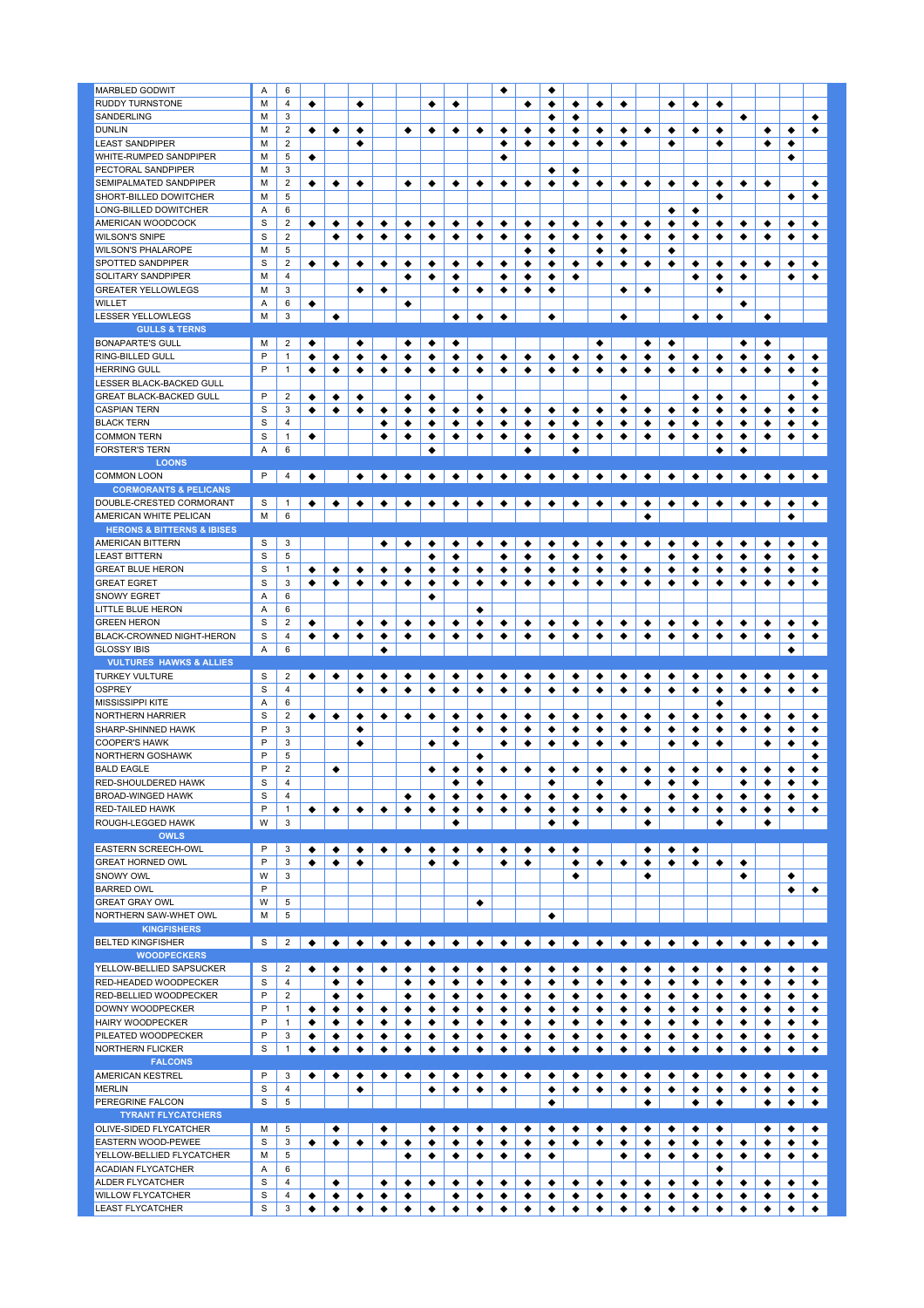| <b>EASTERN PHOEBE</b>                            | S      | $\overline{2}$          | ٠ | ٠ | ٠         | ٠             | ٠             | ٠                   | ٠                    | ٠         | ٠<br>٠                                                 | ٠                            | ٠                         | ٠         | ٠         | ٠         | ٠                         | ٠                         | ٠               |                 | ٠                   | ٠         | ٠         |
|--------------------------------------------------|--------|-------------------------|---|---|-----------|---------------|---------------|---------------------|----------------------|-----------|--------------------------------------------------------|------------------------------|---------------------------|-----------|-----------|-----------|---------------------------|---------------------------|-----------------|-----------------|---------------------|-----------|-----------|
| <b>GREAT CRESTED FLYCATCHER</b>                  | S      | $\overline{2}$          | ٠ | ٠ | ٠         | ٠             | ٠             | ٠                   | ٠                    | ٠         | ٠<br>٠                                                 | ٠                            | ٠                         | ٠         | ٠         | ٠         | ٠                         | ٠                         | ٠               | ٠               | ٠                   | ٠         | ٠         |
|                                                  |        |                         |   |   |           |               |               |                     |                      |           |                                                        |                              |                           |           |           |           |                           |                           |                 |                 |                     |           |           |
| <b>WESTERN KINGBIRD</b>                          | Α      |                         |   |   |           |               |               |                     |                      |           |                                                        |                              |                           |           |           |           |                           |                           |                 |                 | ٠                   |           |           |
| <b>EASTERN KINGBIRD</b>                          | S      | $\mathbf{1}$            | ٠ | ٠ | ٠         | ٠             | ٠             | ٠                   | ٠                    | ٠         | ٠<br>٠                                                 | ٠                            | ٠                         | ٠         | ٠         | ٠         | ٠                         | ٠                         | ٠               | ٠               | ٠                   | ٠         | ۰         |
| <b>VIREOS</b>                                    |        |                         |   |   |           |               |               |                     |                      |           |                                                        |                              |                           |           |           |           |                           |                           |                 |                 |                     |           |           |
| <b>WHITE-EYED VIREO</b>                          | A      | 6                       |   |   |           |               |               |                     |                      |           |                                                        |                              |                           |           | ٠         |           |                           |                           |                 |                 |                     | ٠         |           |
|                                                  |        |                         |   |   |           |               |               |                     |                      |           |                                                        |                              |                           |           |           |           |                           |                           |                 |                 |                     |           |           |
| YELLOW-THROATED VIREO                            | S      | 5                       |   |   | ٠         |               | ٠             | ٠                   | ٠                    | ٠         | ٠<br>٠                                                 | ٠                            | ٠                         | ٠         | ٠         | ٠         | ٠                         | ٠                         | ٠               | ٠               | ٠                   | ٠         | ٠         |
| <b>BLUE-HEADED VIREO</b>                         | S      | 3                       |   |   | ٠         |               | ٠             | ٠                   | ٠                    | ٠         | ٠<br>٠                                                 | ٠                            | ٠                         | ٠         | ٠         | ٠         | ٠                         | ٠                         | ٠               | ٠               | ٠                   | ٠         | ٠         |
| PHILADELPHIA VIREO                               | M      | 4                       |   | ٠ | ٠         |               |               | ٠                   | ٠                    | ٠         | ٠<br>٠                                                 | ٠                            | ٠                         | ٠         | ٠         | ٠         | ٠                         | ٠                         | ٠               | ٠               | ٠                   | ٠         | ٠         |
| <b>WARBLING VIREO</b>                            | S      | $\overline{\mathbf{2}}$ | ٠ | ٠ | ٠         | ٠             | ٠             | ٠                   | ٠                    | ٠         | ٠<br>٠                                                 | ٠                            | ٠                         | ٠         | ٠         | ٠         | ٠                         | ٠                         | ٠               | ٠               | ٠                   | ٠         | ٠         |
| <b>RED-EYED VIREO</b>                            | S      | 1                       |   |   |           | ٠             |               |                     |                      |           | ٠                                                      |                              |                           |           |           |           | ٠                         |                           |                 |                 |                     |           |           |
|                                                  |        |                         | ٠ | ٠ |           |               | ٠             |                     |                      | ٠         | ٠                                                      | ٠                            | ٠                         |           | ٠         | ٠         |                           | ٠                         |                 |                 | ٠                   | ٠         | ٠         |
| <b>SHRIKES</b>                                   |        |                         |   |   |           |               |               |                     |                      |           |                                                        |                              |                           |           |           |           |                           |                           |                 |                 |                     |           |           |
| <b>LOGGERHEAD SHRIKE</b>                         | S      | 5                       |   |   |           |               |               |                     |                      |           |                                                        |                              |                           |           | ٠         |           |                           |                           | ٠               | ٠               |                     |           |           |
| <b>JAYS, CROWS</b>                               |        |                         |   |   |           |               |               |                     |                      |           |                                                        |                              |                           |           |           |           |                           |                           |                 |                 |                     |           |           |
| <b>BLUE JAY</b>                                  | P      | $\overline{2}$          | ٠ | ٠ | ٠         | ٠             | ٠             | ٠                   | ٠                    | ٠         | ٠<br>٠                                                 | ٠                            | ٠                         | ٠         | ٠         | ٠         | ٠                         | ٠                         | ٠               | ٠               | ٠                   | ٠         | ٠         |
| <b>BLACK-BILLED MAGPIE</b>                       | X      | X                       |   |   |           |               |               |                     |                      |           |                                                        |                              |                           |           |           |           |                           |                           |                 |                 |                     |           |           |
|                                                  |        |                         |   | ٠ |           |               |               |                     |                      |           |                                                        |                              |                           |           |           |           |                           |                           |                 |                 |                     |           |           |
| <b>AMERICAN CROW</b>                             | P      | 1                       | ٠ | ٠ | ٠         | ٠             | ٠             | ٠                   | ٠                    | ٠         | ٠<br>٠                                                 | ٠                            | ٠                         | ٠         | ٠         | ٠         | ٠                         | ٠                         | ٠               | ٠               | ٠                   | ٠         | ٠         |
| <b>COMMON RAVEN</b>                              | P      | 4                       |   |   |           | ٠             |               | ٠                   | ٠                    | ٠         | ٠<br>٠                                                 | ٠                            | ٠                         | ٠         | ٠         | ٠         | ٠                         | ٠                         | ٠               | ٠               | ٠                   | ٠         | ٠         |
| <b>CHICKADEES &amp; TITMICE</b>                  |        |                         |   |   |           |               |               |                     |                      |           |                                                        |                              |                           |           |           |           |                           |                           |                 |                 |                     |           |           |
| BLACK-CAPPED CHICKADEE                           | P      | 1                       | ٠ |   |           |               |               |                     |                      |           |                                                        |                              |                           |           |           |           |                           |                           |                 |                 |                     |           |           |
|                                                  |        |                         |   |   |           |               |               |                     |                      |           |                                                        |                              |                           |           |           |           |                           |                           |                 |                 |                     |           |           |
| <b>TUFTED TITMOUSE</b>                           | W      | 5                       |   |   |           |               |               |                     |                      |           |                                                        |                              |                           |           |           |           |                           |                           |                 |                 |                     |           |           |
| <b>LARKS</b>                                     |        |                         |   |   |           |               |               |                     |                      |           |                                                        |                              |                           |           |           |           |                           |                           |                 |                 |                     |           |           |
| <b>HORNED LARK</b>                               | P      | 3                       |   |   | ٠         | $\bullet$     | ٠             | $\bullet$           | ٠                    | $\bullet$ | $\bullet$ $\bullet$                                    | $\bullet$                    | $\bullet$                 | ٠         | $\bullet$ | $\bullet$ |                           | $\bullet$                 |                 |                 | $\bullet$           | $\bullet$ |           |
| <b>SWALLOWS</b>                                  |        |                         |   |   |           |               |               |                     |                      |           |                                                        |                              |                           |           |           |           |                           |                           |                 |                 |                     |           |           |
| NO. ROUGH-WINGED SWALLOW                         | S      | 4                       | ٠ | ٠ | ٠         | ٠             | ٠             | ٠                   | ٠                    | ٠         | ٠<br>٠                                                 | ٠                            | ٠                         | ٠         | ٠         | ٠         | ٠                         | ٠                         | ٠               | ٠               | ٠                   | ٠         | ٠         |
|                                                  |        |                         |   |   |           |               |               |                     |                      |           |                                                        |                              |                           |           |           |           |                           |                           |                 |                 |                     |           |           |
| <b>PURPLE MARTIN</b>                             | S      | 4                       | ٠ | ٠ | ٠         | ٠             | ٠             | ٠                   | ٠                    | ٠         | ٠<br>٠                                                 | ٠                            | ٠                         | ٠         | ٠         |           | ٠                         | ٠                         | ٠               | ٠               | ٠                   | ٠         | $\bullet$ |
| <b>TREE SWALLOW</b>                              | S      | $\mathbf{1}$            | ٠ | ٠ | ٠         | ٠             | ٠             | ٠                   | ٠                    | ٠         | ٠<br>٠                                                 | ٠                            | ٠                         | ٠         | ٠         | ٠         | ٠                         | ٠                         | ٠               | ٠               | ٠                   | ٠         | ٠         |
| <b>BANK SWALLOW</b>                              | S      | 2                       | ٠ | ٠ | ٠         | ٠             | ٠             | ٠                   | ٠                    | ٠         | ٠<br>٠                                                 | ٠                            | ٠                         | ٠         | ٠         | ٠         | ٠                         | ٠                         | ٠               | ٠               | ٠                   | ٠         | ٠         |
| <b>BARN SWALLOW</b>                              | S      | $\overline{2}$          | ٠ | ٠ | ٠         | ٠             | ٠             | ٠                   | ٠                    | ٠         | ٠<br>٠                                                 | ٠                            | ٠                         | ٠         | ٠         | ٠         | ٠                         | ٠                         | ٠               | ٠               | ٠                   | ٠         | ٠         |
| <b>CLIFF SWALLOW</b>                             | S      | $\overline{4}$          |   |   |           |               |               |                     |                      |           |                                                        |                              |                           |           |           |           |                           |                           |                 |                 |                     |           |           |
|                                                  |        |                         |   |   |           |               |               |                     |                      |           |                                                        |                              | ٠                         |           |           |           |                           |                           |                 |                 |                     |           |           |
| <b>KINGLETS</b>                                  |        |                         |   |   |           |               |               |                     |                      |           |                                                        |                              |                           |           |           |           |                           |                           |                 |                 |                     |           |           |
| <b>GOLDEN-CROWNED KINGLET</b>                    | M      | $\overline{2}$          |   |   |           |               |               |                     | $\overline{\bullet}$ |           |                                                        |                              |                           |           |           |           | $\frac{\bullet}{\bullet}$ | $\frac{\bullet}{\bullet}$ |                 |                 |                     |           |           |
| RUBY-CROWNED KINGLET                             | M      | 3                       |   |   |           |               |               |                     |                      |           |                                                        |                              |                           |           |           |           |                           |                           |                 |                 |                     |           |           |
| <b>NUTHATCHES</b>                                |        |                         |   |   |           |               |               |                     |                      |           |                                                        |                              |                           |           |           |           |                           |                           |                 |                 |                     |           |           |
| <b>RED-BREASTED NUTHATCH</b>                     | P      | 1                       |   |   |           |               |               |                     |                      |           |                                                        |                              |                           |           |           |           |                           |                           |                 |                 |                     |           |           |
|                                                  |        |                         |   |   |           |               |               |                     | ٠                    | ٠         | $\frac{\bullet}{\bullet}$<br>$\frac{\bullet}{\bullet}$ | $\frac{\bullet}{\bullet}$    | $\frac{\bullet}{\bullet}$ | ٠         | ◆         | ٠         | $\bullet$                 | $\frac{\bullet}{\bullet}$ |                 |                 |                     |           |           |
| <b>WHITE-BREASTED NUTHATCH</b>                   | P      |                         |   |   |           |               |               |                     |                      |           |                                                        |                              |                           |           |           |           |                           |                           |                 |                 |                     |           |           |
| <b>CREEPERS</b>                                  |        |                         |   |   |           |               |               |                     |                      |           |                                                        |                              |                           |           |           |           |                           |                           |                 |                 |                     |           |           |
| <b>BROWN CREEPER</b>                             | P      | $\overline{4}$          |   |   | ٠         |               |               | ٠                   | ٠                    | ٠         | ٠<br>٠                                                 | ٠                            | ٠                         | ٠         | ٠         | ٠         | ٠                         | ٠                         | ٠               | ٠               |                     |           |           |
| <b>GNATCATCHERS</b>                              |        |                         |   |   |           |               |               |                     |                      |           |                                                        |                              |                           |           |           |           |                           |                           |                 |                 |                     |           |           |
| <b>BLUE-GRAY GNATCATCHER</b>                     | S      | $\overline{4}$          | ٠ | ٠ | $\bullet$ | $\rightarrow$ | $\rightarrow$ |                     |                      |           |                                                        | │◆│◆│◆│◆│◆│◆│◆│◆│◆│◆│◆│◆│◆│◆ |                           |           |           |           |                           |                           | ٠               |                 | ٠                   | ٠         | $\bullet$ |
| <b>WRENS</b>                                     |        |                         |   |   |           |               |               |                     |                      |           |                                                        |                              |                           |           |           |           |                           |                           |                 |                 |                     |           |           |
|                                                  |        |                         |   |   |           |               |               |                     |                      |           |                                                        |                              |                           |           |           |           |                           |                           |                 |                 |                     |           |           |
| <b>HOUSE WREN</b>                                | S      | 1                       | ٠ | ٠ | ٠         | ٠             | ٠             | ٠                   | ٠                    | ٠         | ٠<br>٠                                                 | ٠                            | ٠                         | ٠         | ٠         | ٠         | ٠                         | ٠                         | ٠               | ٠               | ٠                   | ٠         | ٠         |
| <b>WINTER WREN</b>                               | S      | 3                       | ٠ | ٠ | ٠         |               | ٠             | ٠                   | ٠                    | ٠         | ٠<br>٠                                                 | ٠                            | ٠                         | ٠         | ٠         | ٠         | ٠                         | ٠                         | ٠               | ٠               | ٠                   | ٠         | ٠         |
|                                                  |        |                         |   |   |           |               |               |                     |                      |           | ٠                                                      |                              |                           |           |           |           |                           |                           | ٠               |                 |                     |           |           |
| <b>SEDGE WREN</b>                                | S      | 5                       |   |   |           |               | ٠             |                     | ٠                    | ٠         |                                                        | ٠                            |                           |           |           | ٠         |                           | ٠                         |                 | ٠               | ٠                   | ٠         | ٠         |
|                                                  | S      | 4                       |   |   |           |               |               |                     |                      |           |                                                        |                              |                           |           |           |           |                           |                           | ٠               |                 |                     |           |           |
| <b>MARSH WREN</b>                                |        |                         |   |   | ٠         |               | ٠             | ٠                   | ٠                    | ٠         | ٠<br>٠                                                 | ٠                            | ٠                         | ٠         | ٠         | ٠         | ٠                         | ٠                         |                 | ٠               | ٠                   | ٠         | ٠         |
| <b>CAROLINA WREN</b>                             | P      | 5                       |   | ٠ |           |               |               |                     |                      |           |                                                        |                              |                           |           |           | ٠         | ٠                         |                           |                 |                 |                     |           |           |
| <b>STARLINGS &amp; WAXWINGS</b>                  |        |                         |   |   |           |               |               |                     |                      |           |                                                        |                              |                           |           |           |           |                           |                           |                 |                 |                     |           |           |
| <b>EUROPEAN STARLING</b>                         | P      | $\mathbf{1}$            | ٠ | ٠ | ٠         | ٠             |               |                     | ٠                    | ٠         | $\bullet$<br>٠                                         | $\bullet$                    | ۰                         | ٠         | $\bullet$ | $\bullet$ | $\bullet$                 | $\bullet$                 |                 |                 |                     | $\bullet$ |           |
| <b>CATBIRDS MOCKINGBIRDS &amp; THRASHERS</b>     |        |                         |   |   |           |               |               |                     |                      |           |                                                        |                              |                           |           |           |           |                           |                           |                 |                 |                     |           |           |
| <b>GRAY CATBIRD</b>                              |        |                         |   |   |           |               |               |                     | ٠                    |           |                                                        |                              |                           |           |           |           |                           |                           |                 |                 |                     |           |           |
|                                                  | S      | 2                       | ٠ | ٠ | ٠         | ٠             | ٠             |                     |                      | ٠         | ٠<br>٠                                                 | ٠                            | ٠                         | ٠         | ٠         | ٠         | ٠                         | ٠                         | ٠               |                 | ٠                   | ٠         | ٠         |
| <b>BROWN THRASHER</b>                            | S      | 4                       | ٠ | ٠ | ٠         | ٠             | ٠             |                     | ٠                    | ٠         | ٠<br>٠                                                 | ٠                            | ٠                         | ٠         | ٠         | ٠         | ٠                         | ٠                         | ٠               | ٠               | ٠                   | ٠         | ٠         |
| <b>NORTHERN MOCKINGBIRD</b>                      | S      | 5                       | ٠ |   |           |               | ٠             |                     |                      |           |                                                        |                              | ٠                         |           |           |           |                           |                           |                 | ٠               |                     | ٠         |           |
| <b>THRUSHES</b>                                  |        |                         |   |   |           |               |               |                     |                      |           |                                                        |                              |                           |           |           |           |                           |                           |                 |                 |                     |           |           |
| <b>EASTERN BLUEBIRD</b>                          | S      | 1                       | ٠ | ٠ | ٠         | ٠             | ٠             | ٠                   | ٠                    | ٠         | ٠<br>٠                                                 | ٠                            | ٠                         | ٠         | ٠         | ٠         | ٠                         | ٠                         | ٠               | ٠               | ٠                   | ٠         | ٠         |
|                                                  |        |                         |   |   |           |               |               |                     |                      |           |                                                        |                              |                           |           |           |           |                           |                           |                 |                 |                     |           |           |
| <b>VEERY</b>                                     | S      | 3                       | ٠ | ٠ | ٠         | ٠             | ٠             | ٠                   | ٠                    | ٠         | ٠<br>٠                                                 | ٠                            | ٠                         | ٠         | ٠         | ٠         | ٠                         | ٠                         | ٠               | ٠               | ٠                   | ٠         | ٠         |
| <b>GRAY-CHEEKED THRUSH</b>                       | М      | 5                       |   |   | ٠         |               |               | ٠                   |                      |           | ٠                                                      | ٠                            |                           |           |           |           | ٠                         | ٠                         | ٠               |                 |                     | ٠         |           |
| SWAINSON'S THRUSH                                | S      | 4                       |   | ٠ | ٠         |               | ٠             | ٠                   |                      | ٠         | ٠<br>٠                                                 | ٠                            | ٠                         |           | ٠         |           | ٠                         | ٠                         | ٠               | ٠               | ٠                   | ٠         | ٠         |
| <b>HERMIT THRUSH</b>                             | S      | $\overline{c}$          |   |   |           |               |               | ٠                   | ٠                    | ٠         | ٠<br>٠                                                 |                              | ٠                         |           | ٠         |           | ٠                         | ٠                         | ٠               | ٠               | ٠                   | ٠         | ٠         |
| <b>WOOD THRUSH</b>                               | S      | 3                       | ٠ | ٠ | ٠         | ٠             | ٠             | ٠                   | ٠                    | ٠         | ٠<br>٠                                                 | ٠                            | ٠                         | ٠         | ٠         | ٠         | ٠                         | ٠                         | ٠               | ٠               | ٠                   | ٠         | ٠         |
|                                                  |        | 1                       |   |   |           |               |               |                     |                      |           |                                                        |                              |                           |           |           |           |                           |                           |                 |                 |                     |           |           |
| <b>AMERICAN ROBIN</b>                            | S      |                         | ٠ | ٠ | ٠         | ٠             | ٠             | ٠                   | ٠                    | ٠         | ٠<br>٠                                                 | ٠                            | ٠                         | ٠         | ٠         | ٠         | ٠                         | ٠                         | ٠               | ٠               | ٠                   | ٠         | ٠         |
| <b>WAXWINGS</b>                                  |        |                         |   |   |           |               |               |                     |                      |           |                                                        |                              |                           |           |           |           |                           |                           |                 |                 |                     |           |           |
| <b>CEDAR WAXWING</b>                             | P      | $\overline{2}$          | ٠ | ٠ | ٠         | ٠             | ٠             | $\bullet$           | $\bullet$            | $\bullet$ | $\bullet$ $\bullet$                                    | $\rightarrow$                | $\bullet$                 | $\bullet$ | $\bullet$ | $\bullet$ | $\bullet$                 | $\bullet$                 | ۰               | ٠               | ٠                   | ٠         | $\bullet$ |
| <b>OLD WORLD SPARROW</b>                         |        |                         |   |   |           |               |               |                     |                      |           |                                                        |                              |                           |           |           |           |                           |                           |                 |                 |                     |           |           |
| <b>HOUSE SPARROW</b>                             | P      | $\mathbf{1}$            | ٠ | ٠ | ٠         | $\rightarrow$ | $\bullet$     | $\bullet$ $\bullet$ |                      |           |                                                        | <b>│◆│◆│◆│◆│◆│◆│◆│◆│◆│◆</b>  |                           |           |           |           |                           | $\bullet$                 | $\blacklozenge$ | $\blacklozenge$ | $ \bullet  \bullet$ |           | $\bullet$ |
| <b>PIPITS</b>                                    |        |                         |   |   |           |               |               |                     |                      |           |                                                        |                              |                           |           |           |           |                           |                           |                 |                 |                     |           |           |
|                                                  |        |                         |   |   |           |               |               |                     |                      |           |                                                        |                              |                           |           |           |           |                           |                           |                 |                 |                     |           |           |
| <b>AMERICAN PIPIT</b>                            | М      | 4                       |   |   |           |               |               |                     |                      | ٠         |                                                        |                              |                           |           |           |           | ٠                         | ٠                         |                 |                 | ٠                   |           |           |
| <b>FINCHES</b>                                   |        |                         |   |   |           |               |               |                     |                      |           |                                                        |                              |                           |           |           |           |                           |                           |                 |                 |                     |           |           |
| <b>EVENING GROSBEAK</b>                          | W      | 5                       |   |   |           |               |               |                     |                      |           | ٠                                                      | ٠                            |                           |           |           |           |                           |                           |                 |                 |                     |           | ٠         |
| <b>HOUSE FINCH</b>                               | P      | $\mathbf{1}$            | ٠ | ٠ | ٠         | ٠             | ٠             | ٠                   | ٠                    | ٠         | ٠<br>٠                                                 | ٠                            | ٠                         |           | ٠         |           | ٠                         | ٠                         | ٠               | ٠               | ٠                   | ٠         | ٠         |
| <b>PURPLE FINCH</b>                              | P      | 3                       | ٠ | ٠ | ٠         | ٠             | ٠             | ٠                   | ٠                    | ٠         | ٠<br>٠                                                 | ٠                            | ٠                         | ٠         | ٠         | ٠         | ٠                         | ٠                         | ٠               | ٠               | ٠                   | ٠         | ٠         |
|                                                  | W      | 5                       |   |   |           |               |               |                     |                      |           |                                                        |                              |                           |           |           |           |                           |                           |                 |                 |                     |           |           |
| <b>RED CROSSBILL</b>                             |        |                         |   |   |           |               |               |                     |                      |           |                                                        |                              |                           |           |           |           | ٠                         |                           |                 |                 |                     |           |           |
| <b>PINE SISKIN</b>                               | P      | 2                       |   |   | ٠         |               | ٠             |                     | ٠                    | ٠         | ٠                                                      | ٠                            | ٠                         |           |           | ٠         | ٠                         |                           | ٠               | ٠               |                     | ٠         | ٠         |
| AMERICAN GOLDFINCH                               | P      | 1                       | ٠ | ٠ | ٠         | ٠             | ٠             | ٠                   | ٠                    | ٠         | ٠<br>٠                                                 | ٠                            | ٠                         | ٠         | ٠         | ٠         | ٠                         | ٠                         | ٠               | ٠               | ٠                   | ٠         | ٠         |
| <b>SPARROWS</b>                                  |        |                         |   |   |           |               |               |                     |                      |           |                                                        |                              |                           |           |           |           |                           |                           |                 |                 |                     |           |           |
| <b>GRASSHOPPER SPARROW</b>                       | S      | 5                       |   | ٠ |           |               |               |                     | ٠                    | ٠         | ٠<br>٠                                                 | ٠                            | ٠                         | ٠         | ٠         | ٠         | ٠                         | ٠                         | ٠               | ٠               | ٠                   | ٠         | ٠         |
| <b>CHIPPING SPARROW</b>                          | S      | $\mathbf{1}$            | ٠ | ٠ | ٠         | ٠             | ٠             | ٠                   | ٠                    | ٠         | ٠<br>٠                                                 |                              | ٠                         | ٠         | ٠         | ٠         | ٠                         | ٠                         | ٠               | ٠               | ٠                   | ٠         | ٠         |
| <b>CLAY-COLORED SPARROW</b>                      |        | 5                       |   |   |           |               |               |                     |                      |           |                                                        |                              |                           |           |           |           |                           |                           |                 |                 |                     |           |           |
|                                                  | S      |                         |   |   |           |               | ٠             | ٠                   |                      | ٠         | ٠<br>٠                                                 | ٠                            | ٠                         | ٠         | ٠         | ٠         | ٠                         | ٠                         | ٠               | ٠               | ٠                   | ٠         | ٠         |
| <b>FIELD SPARROW</b>                             | S      | 3                       | ٠ | ٠ | ٠         | ٠             | ٠             | ٠                   | ٠                    | ٠         | ٠<br>٠                                                 | ٠                            | ٠                         | ٠         | ٠         | ٠         | ٠                         | ٠                         | ٠               | ٠               | ٠                   | ٠         | ٠         |
| <b>LARK SPARROW</b>                              | Α      | 6                       |   |   |           |               |               |                     |                      |           |                                                        |                              |                           | ٠         |           |           |                           |                           |                 |                 |                     |           |           |
| AMERICAN TREE SPARROW                            | W      | 2                       |   |   |           |               |               |                     |                      |           | ٠<br>٠                                                 | ٠                            |                           |           |           | ٠         |                           |                           |                 | ٠               | ٠                   |           |           |
| <b>FOX SPARROW</b>                               | М      | 4                       |   |   |           |               | ٠             |                     |                      |           |                                                        |                              |                           |           |           |           | ٠                         |                           | ٠               |                 |                     |           |           |
| DARK-EYED JUNCO                                  | P      | 1                       |   | ٠ | ٠         |               | ٠             | ٠                   |                      |           |                                                        |                              |                           |           |           | ٠         |                           |                           | ٠               | ٠               | ٠                   |           | ٠         |
|                                                  | M      | 2                       |   |   |           |               |               |                     |                      |           |                                                        |                              |                           |           |           |           |                           |                           |                 |                 |                     |           |           |
| WHITE-CROWNED SPARROW                            |        |                         | ٠ |   | ٠         |               | ٠             | ٠                   | ٠                    | ٠         | ٠<br>٠                                                 | ٠                            | ٠                         |           | ٠         |           | ٠                         | ٠                         | ٠               | ٠               | ٠                   | ٠         | ٠         |
| <b>HARRIS' SPARROW</b><br>WHITE-THROATED SPARROW | Α<br>S | 6<br>1                  | ٠ | ٠ | ٠         | ٠             | ٠             | ٠                   | ٠                    | ٠         | ٠<br>٠                                                 | ٠                            | ٠                         | ٠<br>٠    | ٠         | ٠         | ٠                         | ٠                         | ٠               |                 | ٠                   |           |           |